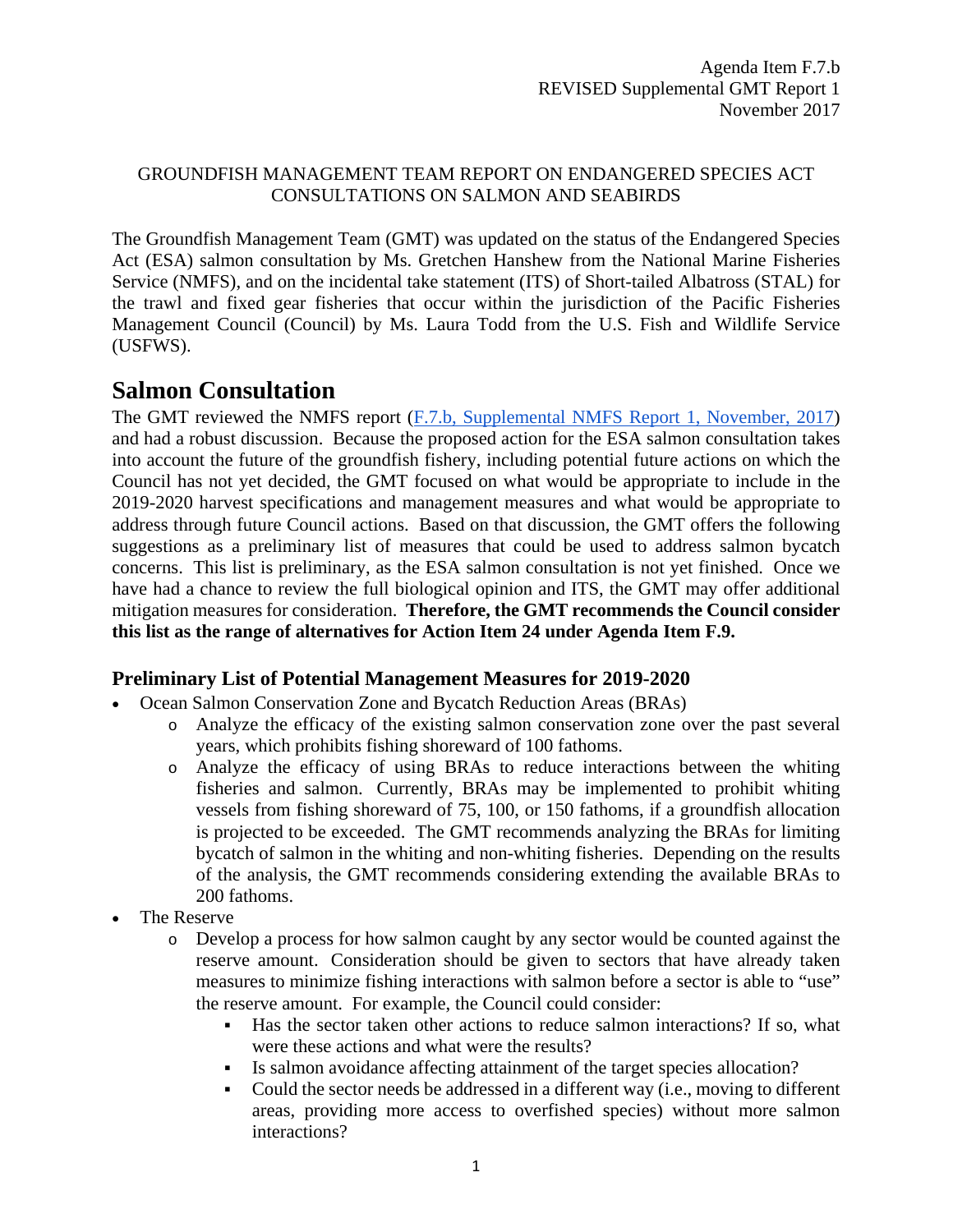- Are there additional mitigation actions that could reduce salmon interactions?
- Would inaction that results in continued salmon catches result in reconsultation?
- How many additional interactions are projected to occur for the sector over the remainder of the year?
- Are there additional interactions likely to occur in other sectors of the fishery? If so, what is the magnitude of those interactions?
- Data Collection
	- o Analyze options for collecting spatial fishing effort data in non-trawl fisheries (e.g., logbooks). This additional data would improve estimates of salmon bycatch and inform projections of future impacts by providing both location and catch information of actual fishing activity rather than landed catch. Only Oregon currently has a fixedgear logbook requirement. The GMT notes that a coastwide fixed-gear logbook was analyzed and developed in a past biennium (2009-2010), but was never implemented by NMFS.
	- o Alternately, data from vessel monitoring systems (VMS), which are required for vessels that fish in Federal waters and retain groundfish, could be used to explore the spatial footprint of the fishery as a preliminary analysis. However, the GMT notes that VMS data requires intensive data processing, is not as precise as logbooks, and would not include retained catch or effort information. The GMT recommends that NMFS, potentially scientists at the Southwest Fishery Science Center who have analyzed VMS data usage previously, explore this data source if logbook implementation cannot be done in a timely manner.
- Additional Measures Needed
	- o As the analyses to support the 2019-2020 harvest specifications are developed, these analyses may show that increases to annual catch limits or new management measures could increase salmon bycatch. The salmon impact analysis will be brought back in April, and at that time, the council (based on input from NMFS) can decide whether additional measures are needed.

### **Future Council Actions**

**The GMT recommends that the development of additional mitigation measures be considered only after the Council receives and reviews the final biological opinion and ITS. Additionally, the GMT recommends that the development of mitigation measures be considered for implementation in concert with any proposed actions that are projected to increase salmon interactions.** For example, if the 2018 trawl gear EFP shows increased salmon interactions, as a result of exempting vessels from some regulations, mitigation measures could be developed, as the coastwide, year-round midwater groundfish trawl fishery is being developed for regulatory implementation.

## **Seabird Consultation**

The GMT reviewed the ITS for STAL, and has the following comments and recommendations for the terms and conditions:

USFWS staff indicated that the streamer line regulation requirement for vessels 26-55 feet is not prescriptive, or explicit, as written in the ITS and was chosen due to similar existing regulations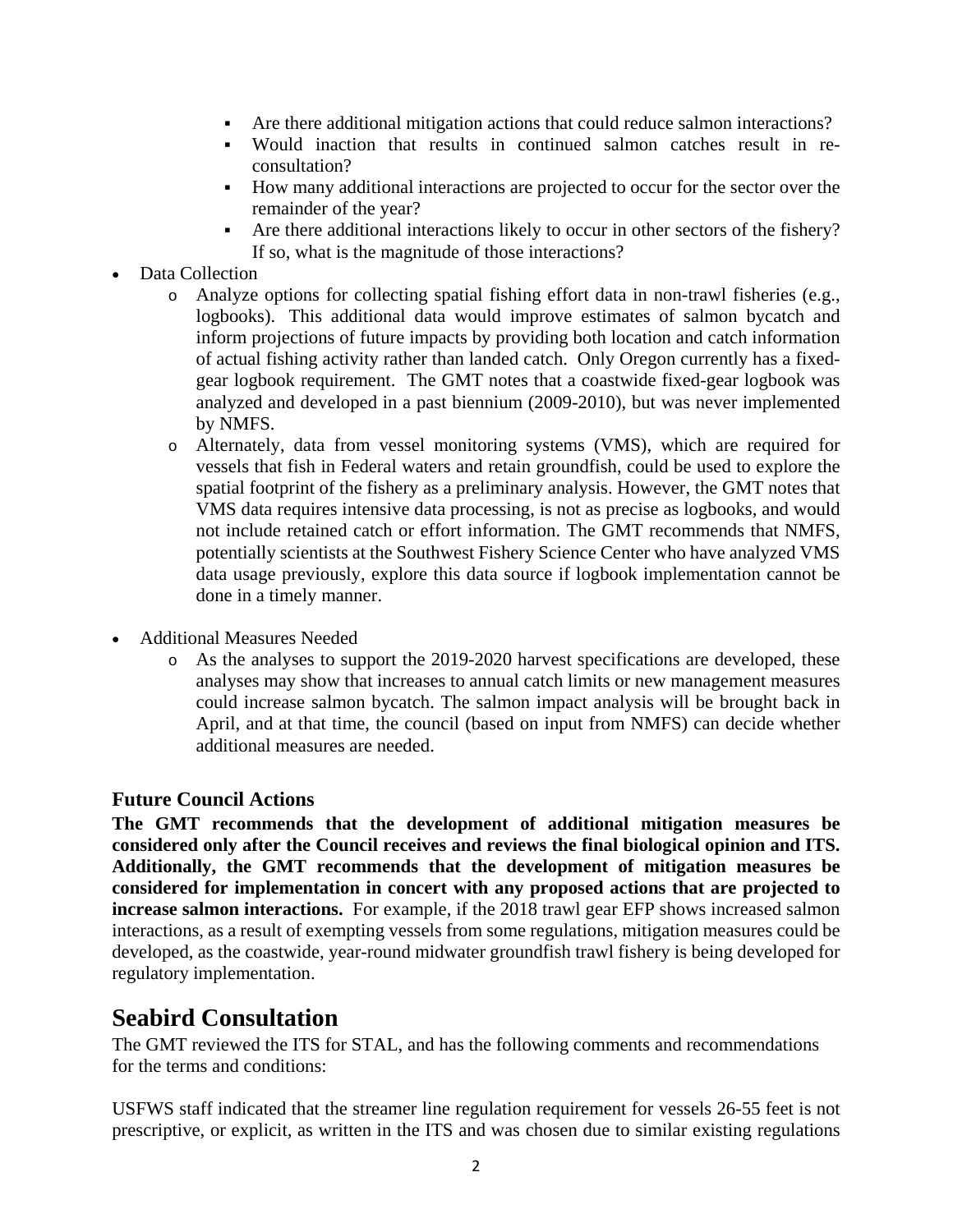in the Alaskan groundfish fishery. The GMT notes that some characteristics of the West Coast groundfish fishery differ from the Alaskan fishery in that some vessels in the lower range of that size class may not need or benefit from the use of streamer lines. One example would be the smaller vessels that only fish in state waters, wherein the Federal regulations would not apply. Another would be that smaller vessels are more unlikely to fish in offshore waters where STAL are most commonly found (typically more than six miles offshore).

USFWS staff indicated there could be further exploration into whether requiring streamer line use based on spatial areas or zones rather than vessel size could more effectively minimize interactions. Additionally, NMFS held a seabird avoidance meeting with the at-sea whiting fleet in November 2017 to discuss potential mitigation measures to decrease bird strikes. The input received from that meeting and future discussions could provide innovative alternatives for both trawl and fixed gear sectors.

The GMT has been made aware that the existing streamer use regulation for vessels over 55 feet may not be functioning at optimal efficiency with floating line gear. Under the current specifications for streamer length, floating line gear remains at, or just below, the water surface beyond the extent of the streamer lines, providing an opportunity for birds to interact with the gear. This issue would also exist for smaller class vessels, which potentially increases the risk of STAL interaction.

The GMT supports the streamer use exemption when setting gear after civil sunset, as it has been well documented to dramatically reduce bird interactions. While the night-setting exemption is efficient as a stand-alone regulation, additional modifications such as allowing floating gear only when night setting could potentially resolve the streamer deployment issue on smaller vessels. The GMT recognizes that prohibiting floating gear during daylight hours could result in economic impacts due to differences in fish condition and/or marketability, but would seek input from the Groundfish Advisory Subpanel (GAP) or other industry members to better understand these issues.

As described above under additional data collection for salmon bycatch, the GMT supports the implementation of a fixed gear logbook requirement. The Groundfish Endangered Species Work Group report [\(Agenda Item F.5.a., GESW Report, April 2017\)](http://www.pcouncil.org/wp-content/uploads/2017/03/F5a_ESA_Workgroup_Rpt_3-17-2017_Apr2017BB.pdf) stated that this could reduce uncertainty in bycatch estimates, because average observer coverage in fixed gear fisheries is less than 20 percent. Fixed gear logbooks would benefit fisheries management by: (1) increasing understanding of the spatial dynamics of the fisheries; (2) providing an index of abundance for stock assessments; and (3) potentially allowing for further stratification of gear types, depth, and area in mortality estimates. The GMT will be proposing a fixed gear logbook for Action Item 24, Salmon Mitigation Measures, under Agenda Item F.9 and recommends that it be included in the 2019-2020 biennium.

**The GMT recommends streamer use regulations be analyzed in a separate three-meeting rulemaking process (per the ITS) and not through the 2019-2020 biennial harvest specification and management measures process.** The biological opinion requires measures be implemented within three years, in this case, by April 2020. Given the heavy workload associated with the biennial process, and competing priorities, the GMT feels that a separate process should provide the adequate time needed to analyze alternatives to achieve the most effective STAL avoidance measure. A possible process is described in Table 1.